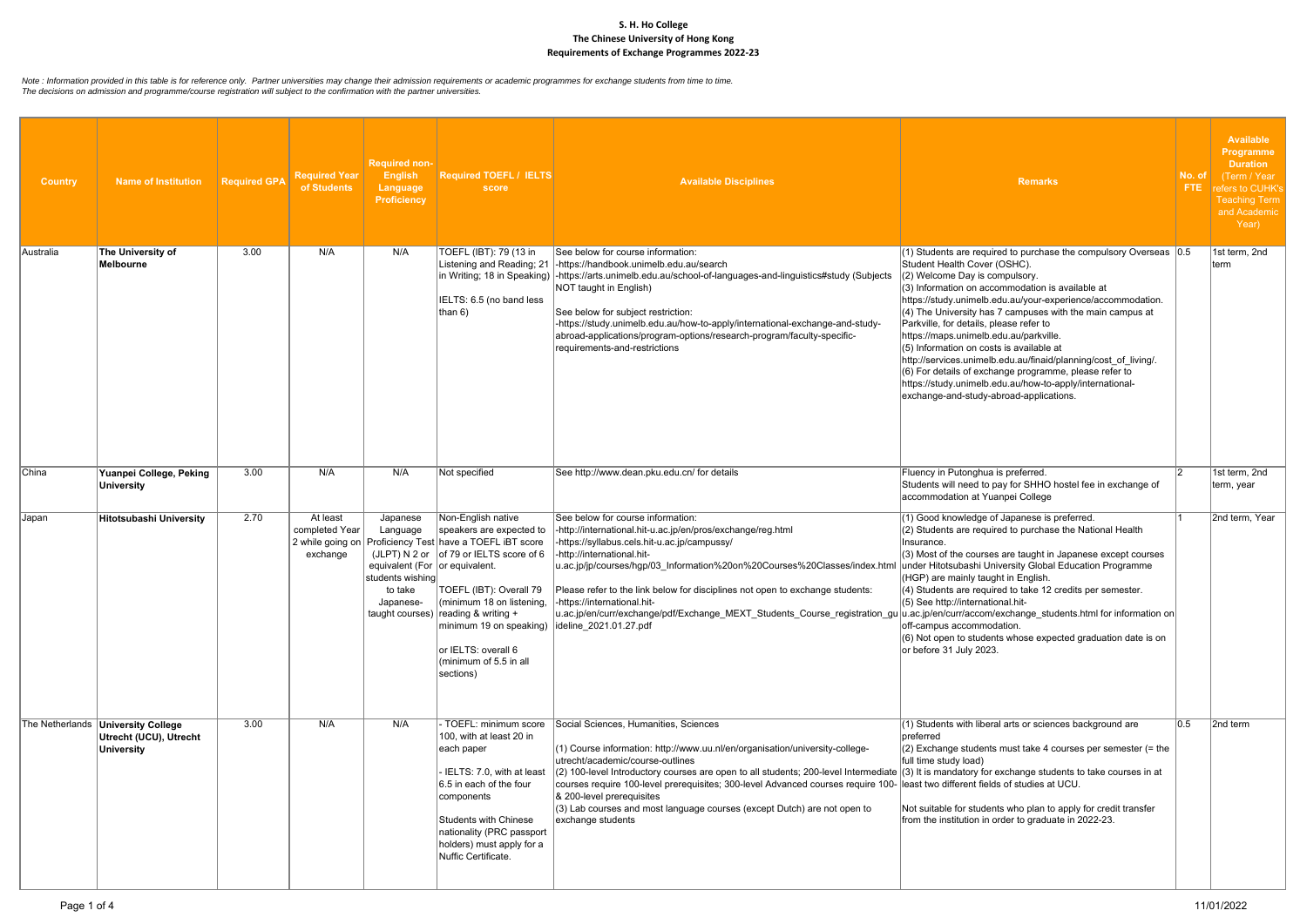| <b>Country</b> | <b>Name of Institution</b>                                                        | <b>Required GPA</b> | <b>Required Year</b><br>of Students                        | <b>Required non-</b><br><b>English</b><br>Language<br>Proficiency | <b>Required TOEFL / IELTS</b><br>score                                                                                                              | <b>Available Disciplines</b>                                                                                                                                                                                                                                                                                                                                                                                                                                                                                                                                                                                                                                                                                                                                                                                                                                                           | <b>Remarks</b>                                                                                                                                                                                                                                                                                                                                                      | No. of<br>FTE: | <b>Available</b><br><b>Programme</b><br><b>Duration</b><br>(Term / Year<br>refers to CUHK's<br>Teaching Term<br>and Academic  <br>Year) |
|----------------|-----------------------------------------------------------------------------------|---------------------|------------------------------------------------------------|-------------------------------------------------------------------|-----------------------------------------------------------------------------------------------------------------------------------------------------|----------------------------------------------------------------------------------------------------------------------------------------------------------------------------------------------------------------------------------------------------------------------------------------------------------------------------------------------------------------------------------------------------------------------------------------------------------------------------------------------------------------------------------------------------------------------------------------------------------------------------------------------------------------------------------------------------------------------------------------------------------------------------------------------------------------------------------------------------------------------------------------|---------------------------------------------------------------------------------------------------------------------------------------------------------------------------------------------------------------------------------------------------------------------------------------------------------------------------------------------------------------------|----------------|-----------------------------------------------------------------------------------------------------------------------------------------|
| United Kingdom | <b>Emmanuel College,</b><br><b>University of Cambridge</b>                        | 3.00                | N/A                                                        | N/A                                                               | IELTS: normally a<br>minimum overall grade of<br>7.5, usually with 7.0 or<br>above in each element                                                  | English, law, history, medicine and veterinary medicine are not available for<br>exchange students                                                                                                                                                                                                                                                                                                                                                                                                                                                                                                                                                                                                                                                                                                                                                                                     | Reference of courses:<br>http://www.study.cam.ac.uk/undergraduate/courses/?ucam-<br>ref=global-header                                                                                                                                                                                                                                                               |                | Year                                                                                                                                    |
| <b>Canada</b>  | University of Toronto<br><b>Scarborough Campus</b><br>(Business studies)          | 3.00                | N/A                                                        | N/A                                                               | TOEFL (IBT): 89<br>(minimum of 19 in<br>listening, reading and<br>speaking, and 22 in<br>writing)<br>IELTS: 6.5 (minimum of<br>6.0 in all sections) | - Available courses and restrictions:<br>https://inboundvisiting.utoronto.ca/schools/chinese-university-of-hong-kong-cuhk/                                                                                                                                                                                                                                                                                                                                                                                                                                                                                                                                                                                                                                                                                                                                                             | For Faculty of Business Administration students only<br>On campus accommodation is guaranteed for exchange<br>students.                                                                                                                                                                                                                                             |                | 1st term, 2nd<br>∣term                                                                                                                  |
| France         | Universite Jean Moulin<br>Lyon 3                                                  | 3.00                | At least<br>completed Year<br>2 while going on<br>exchange | French:<br>Elementary                                             | IELTS: 6.5 (minimum 6.0<br>in all sections)<br>TOFEL: IBT 80 (minimum<br>20 in all sections)                                                        | The SELF Programme offers English-taught courses in the following areas:<br><b>Business and Business Culture</b><br>• Law and Political Science<br>• Humanities<br>Website: http://www.univ-lyon3.fr/exchange-students--951008.kjsp?RH=INS-<br>ACCUEIL_EN                                                                                                                                                                                                                                                                                                                                                                                                                                                                                                                                                                                                                              | (1) Student must be at least 18 years old while going on<br>exchange<br>(2) If students would like to take part in the DELF Programme<br>(Programme in French), French level B1 of CEFR is required<br>(completed at least 300 hours of French class).                                                                                                              | 0.5            | 1st term, 2nd<br>Iterm                                                                                                                  |
| Germany        | Karlsruher Institut fur<br>Technologie (KIT)<br>(Engineering and Science<br>Prog) | 3.00                | At least<br>completed Year<br>3 while going on<br>exchange |                                                                   | <b>TOEFL: 89 (IBT)</b><br>(minimum 19 in all<br>sections)                                                                                           | Englsh-taught courses:<br>Economics and Management: https://www.wiwi.kit.edu/CoursesInEnglish.php<br>Informatics (computer science): http://www.informatik.kit.edu/english/6911.php<br>Biology:<br>http://www.biologie.kit.edu/downloads/MSc_Biologie_Moduluebersicht_englisch.p least 200 hours of German class)<br>English-taught master's programmes:<br>"Water science and engineering" (M.Sc.):<br>https://www.wasser.kit.edu/english/140.php<br>"Remote sensing and geoinformatics (M.Sc.):<br>https://www.sle.kit.edu/vorstudium/master-remote-sensing-geoinformatics-<br>details.php<br>"Electrical Engineering - Information and Communications" (M.Sc.)<br>https://www.etit.kit.edu/744.php<br>"Mathematics" (M.Sc.): http://www.math.kit.edu/lehre/seite/studinternational/en<br>"Geophysics International" (M.Sc.):<br>http://www.gpi.kit.edu/english/InternationalMSc.php | For Faculty of Engineering and Faculty of Science students only 1<br>(1) German requirement: Level A2 or higher (Common European<br>Framework of Reference for Languages (CEFR)) (completed at<br>$(2)$ Enrollment in English taught master level courses may be<br>approved<br>(3) Limited student housing offered by Karlsruher Institut fur<br>Technologie (KIT) |                | 2nd term                                                                                                                                |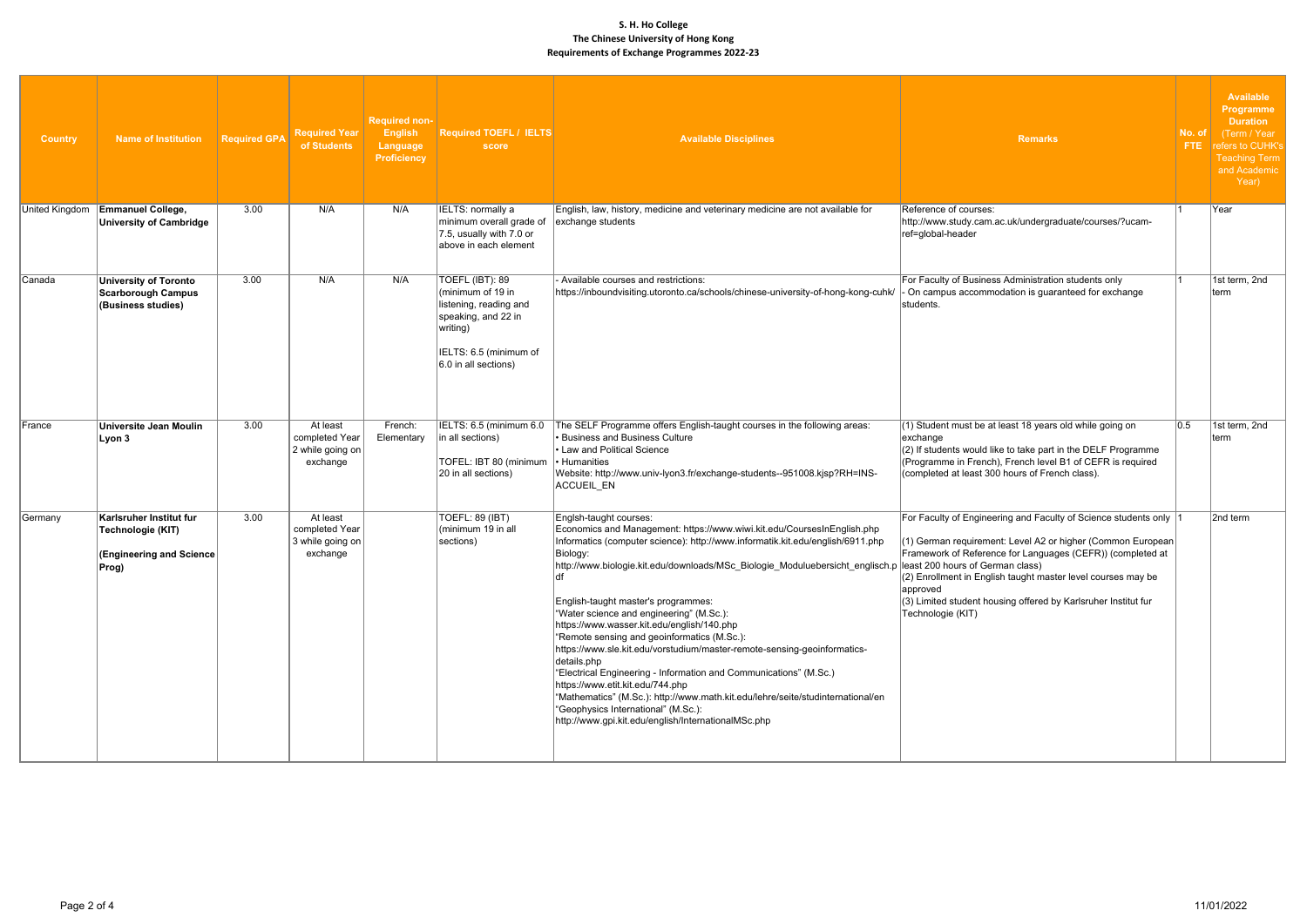| <b>Country</b> | <b>Name of Institution</b>                 | <b>Required GPA</b> | <b>Required Year</b><br>of Students | <b>Required non-</b><br><b>English</b><br><b>Language</b><br><b>Proficiency</b>                                              | <b>Required TOEFL / IELTS</b><br>score                                                                                                                                                                                                                                                     | <b>Available Disciplines</b>                                                                                                                                                                                                                                                                                                                                                                                                                                                                                                                                                                                                                                                                                                                                                                                                                                                                                                                                                                                                                                                                                                                                                                                                                                                                                                                                                                | <b>Remarks</b>                                                                                                                                                                                                                                                                                                                                                                                                                                                                                                                                                                                                                                                                                                                                                                    | No. of<br>FTE: | <b>Available</b><br><b>Programme</b><br><b>Duration</b><br>(Term / Year<br>refers to CUHK's<br><b>Teaching Term</b><br>and Academic<br>Year) |
|----------------|--------------------------------------------|---------------------|-------------------------------------|------------------------------------------------------------------------------------------------------------------------------|--------------------------------------------------------------------------------------------------------------------------------------------------------------------------------------------------------------------------------------------------------------------------------------------|---------------------------------------------------------------------------------------------------------------------------------------------------------------------------------------------------------------------------------------------------------------------------------------------------------------------------------------------------------------------------------------------------------------------------------------------------------------------------------------------------------------------------------------------------------------------------------------------------------------------------------------------------------------------------------------------------------------------------------------------------------------------------------------------------------------------------------------------------------------------------------------------------------------------------------------------------------------------------------------------------------------------------------------------------------------------------------------------------------------------------------------------------------------------------------------------------------------------------------------------------------------------------------------------------------------------------------------------------------------------------------------------|-----------------------------------------------------------------------------------------------------------------------------------------------------------------------------------------------------------------------------------------------------------------------------------------------------------------------------------------------------------------------------------------------------------------------------------------------------------------------------------------------------------------------------------------------------------------------------------------------------------------------------------------------------------------------------------------------------------------------------------------------------------------------------------|----------------|----------------------------------------------------------------------------------------------------------------------------------------------|
| ∣Korea         | Yonsei University                          | 2.70                | N/A                                 | taught in<br>Language<br><b>Proficiency Test</b><br>(KLPT) Level 4<br>or assessment<br>report by a<br>professor/lectur<br>er | IELTS: overall 6.5 (with<br>Korean, Korean at least 6.0 on each paper)                                                                                                                                                                                                                     | If students plan - TOEFL: overall 79 (with See below for course information:<br>to take courses at least 18 on each paper) -https://oia.yonsei.ac.kr/intstd/exCourse.asp<br>$\vert$ -https://portal.yonsei.ac.kr/main/indexe.jsp<br>Note:<br>(1) The course list is not finalized until 2 months before each term begins so<br>please refer to past course lists for reference.<br>(2) Business courses are restricted to business majors only and students can take information please see : https://ih.yonsei.ac.kr/<br>a maximum of four courses under the School of Business.<br>The following disciplines are NOT open to exchange students:<br>-Medicine / Dentistry / Nursing / Pharmacy<br>-Music<br>-MBA<br>-Law<br>-Courses offered in Songdo International Campus                                                                                                                                                                                                                                                                                                                                                                                                                                                                                                                                                                                                                | $(1)$ Students must have health insurance that covers the period<br>during their stay in Korea.<br>(2) Korean Language Proficiency Test (KLPT) Level 4 or<br>recommendation written by a professor/lecturer is required (for<br>students who wish to take major courses instructed in Korean).<br>(3) On-campus housing is available, but not guaranteed and<br>rooms will be served on a first-come, first serve basis. For more<br>$(4)$ Exchange students must apply for a "D-2" student visa.                                                                                                                                                                                                                                                                                 |                | 1st term, 2nd<br>term                                                                                                                        |
|                | The Netherlands Utrecht University         | 3.00                | N/A                                 | N/A                                                                                                                          | TOEFL: minimum score<br>83, with at least 19 in<br>writing and speaking<br>IELTS: 6.5, with at least<br>5.5 in each of the four<br>components<br>IELTS test is preferred.<br><b>Students with Chinese</b><br>nationality (PRC passport<br>holders) must apply for a<br>Nuffic Certificate. | · Biomedical Sciences<br>• Humanities<br>listening and reading, 18 in • Law, Economics and Governance<br>· Science (limited availability of undergraduate courses in English)<br>Social and Behavioural Sciences<br>The following disciplines are not open to exchange students:<br>• Medicine (except for Biomedical Sciences)<br>Veterinary Medicine<br>Course information: www.uu.nl/exchange                                                                                                                                                                                                                                                                                                                                                                                                                                                                                                                                                                                                                                                                                                                                                                                                                                                                                                                                                                                            | Not for Economics, Global Economics and Finance, Geography 0.5<br>and Resource Management, Urban Studies, Earth System<br>Science students<br>Courses are taught in Dutch and English<br>Not suitable for students who plan to apply for credit transfer<br>from the institution in order to graduate in 2022-23.                                                                                                                                                                                                                                                                                                                                                                                                                                                                 |                | 2nd term                                                                                                                                     |
| Singapore      | <b>Nanyang Technological</b><br>University | 3.00                | N/A                                 | N/A                                                                                                                          | Not specified                                                                                                                                                                                                                                                                              | (1) For course information, please refer to:<br>http://www.ntu.edu.sg/Academics/Pages/CollegesSchools.aspx and -<br>https://wis.ntu.edu.sg/webexe/owa/aus_subj_cont.main (NOTE: Undergraduates can only<br>choose Undergraduate courses. They are strictly prohibited from applying postgraduate<br>courses.)<br>(2) The following disciplines are NOT open to exchange students:<br>-All courses from five autonomous institutions -a) the National Institute of Education*, b)<br>the S Rajaratnam School of International Studies, c) Earth Observatory of Singapore, d)<br>Singapore Centre on Environmental Life Sciences Engineering and e) Lee Kong Chian<br>School of Medicine.<br>-Entrepreneurship courses offered by the Nanyang TechnopreneurshipCenter.<br>-Graduate Programmes offered by the Nanyang Business School.<br>-Core courses offered at the School of Computer Science and Engineering.<br>-Courses offered in Special Terms.<br>Please note that there is strictly no appeal for these courses.<br>* Only NIE General Electives are available to exchange students<br>(3) See the links below for details:<br>https://global.ntu.edu.sg/GMP/GEMTrailblazer/GEMTrailblazerexchange/Beforeyouapply/P<br>ages/RestrictedProgrammes.aspx<br>https://www.ntu.edu.sg/Students/Undergraduate/AcademicServices/ExchangeProgrammes<br>/Documents/Courses%20Restriction.pdf | $(1)$ Not open to Singaporean and Malaysian citizens.<br>$(2)$ On-campus accommodation is not guaranteed, it shall be on<br>availability basis. Please see below information on<br>accommodation for reference.<br>-Halls of residence:<br>http://www.ntu.edu.sg/has/Undergraduate/HallsofResidence/Pag<br>es/Halls.aspx<br>-Off-campus housing:<br>http://www.ntu.edu.sg/has/Off-Campus/Pages/index.aspx<br>$(3)$ Exchange students are required to purchase the Group<br>Personal Accident Insurave (GPAI), Group Hospitalisation &<br>Surgical Insurance (GHSI) even if students have bought<br>insurance in their home country.<br>$(4)$ TOEFL score of 90 (IBT) / IELTS score of 6 in writing is<br>preferred as a guideline for a student to cope with studying at<br>INTU. |                | 1st term, 2nd<br>term, Year                                                                                                                  |